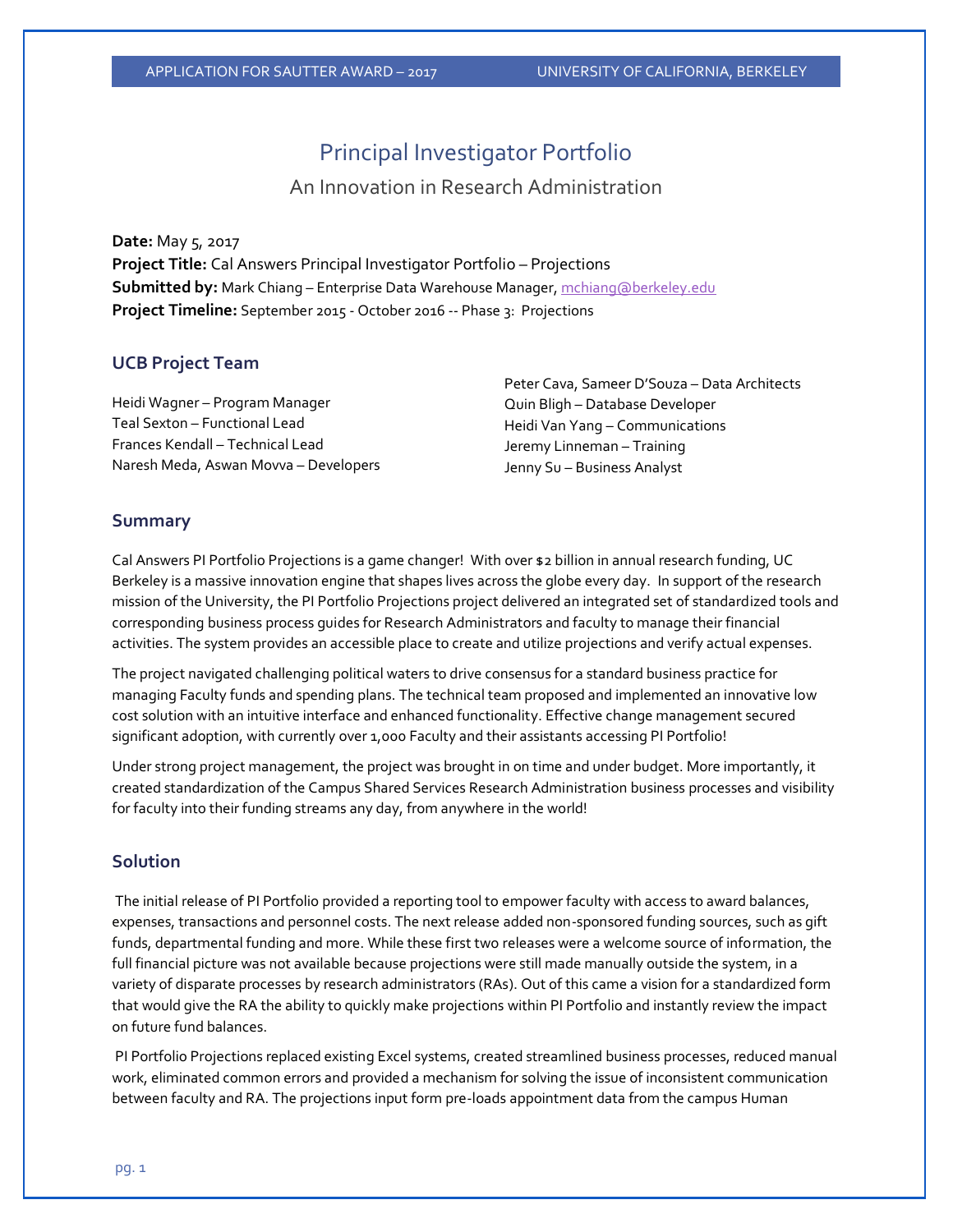Resources system (PeopleSoft HCM), auto calculates indirect costs, retirement & benefits and more! Above all, it provides faculty with full visibility into their funding streams, both current and looking five years into the future. PI Portfolio is the #1 most highly used dashboard in the campus enterprise reporting system by a large margin and over 400 faculty now have a full suite of projections live in the system!

The team delivered PI Portfolio Projections in April 2016, followed by two major enhancement releases in June 2016 and October 2016. An ongoing Operations Team now meets monthly to ensure the ongoing functionality of the tool. This team will ensure the tool is modified to work with UCPath when it goes live at UC Berkeley!

# **Collaboration**

The PI Portfolio Projections Project was an inspiring collaborative engagement across teams. The project was sponsored by Campus Shared Services, in partnership with the Controller's Office and the Office of the Chief Financial Officer, and was guided by an Advisory Group, a Faculty Focus Group and a Research Administration Focus Group. Program Management was provided by Heidi Wagner, the Assistant Dean for Administration for the School of Social Welfare. Teal Sexton of the Cal Answers Functional Team led the design, testing and implementation in partnership with the Information Services and Technology Enterprise Data Warehouse team, led by Frances Kendall. Campus-wide change management and communications, particularly faculty-facing, were driven by Heidi Van Yang in collaboration with Campus Shared Services personnel who delivered communications within their units.

To ensure that the team built a tool that would meet the needs of both Faculty and Research Administrators, significant outreach was done as part of the project. The team engaged Research Administrators across campus during every phase of the project. Research Administrators from across disciplines and departments were engaged in multiple design sessions. As differences in practice arose, the team worked to achieve consensus on the design, through collaborative sessions that focused on functional capability and technical feasibility. The project leads met regularly with campus leaders, including the Advisory Group, to address issues, risks and roadblocks throughout the project, keeping it on track and on time. In addition to formal User Acceptance testing, the team went out to departments to demo the tool for Faculty, their Research Administrators, and Departmental Administrators and captured their feedback.

Despite the tight development timeline for the initial release, the team was able to efficiently integrate user feedback and design suggestions, including over fifty modifications based on input received during the User Acceptance phase. After the initial go-live, the team continued to solicit feedback from campus and incorporated major enhancement requests in two additional releases during the first six months of system stabilization. As part of the project's transition into on-going support, the Operations team continues gathering enhancement requests to be prioritized for future releases. The expansive collaboration and input that went into these first releases resulted in very few help desk tickets and additional requests after the last release in October 2016. The teams enjoyed project meetings and developed lasting relationships that continue to facilitate their work serving this important Berkeley function.

#### **Technology**

A goal of the project was to create a tool that was low cost to build and maintain, easy to use, yet robust enough to provide functionality that would enhance a Research Administrator's ability to manage Faculty funds. To accomplish this the team choose an innovative solution using an APEX input form integrated into the Business Intelligence platform for the campus enterprise reporting system, Cal Answers. By using an integrated solution, projection information is immediately available with updated projected balances in PI Portfolio reports. The innovative design of the system provides Human Resources data to pre-populate personnel projections, and then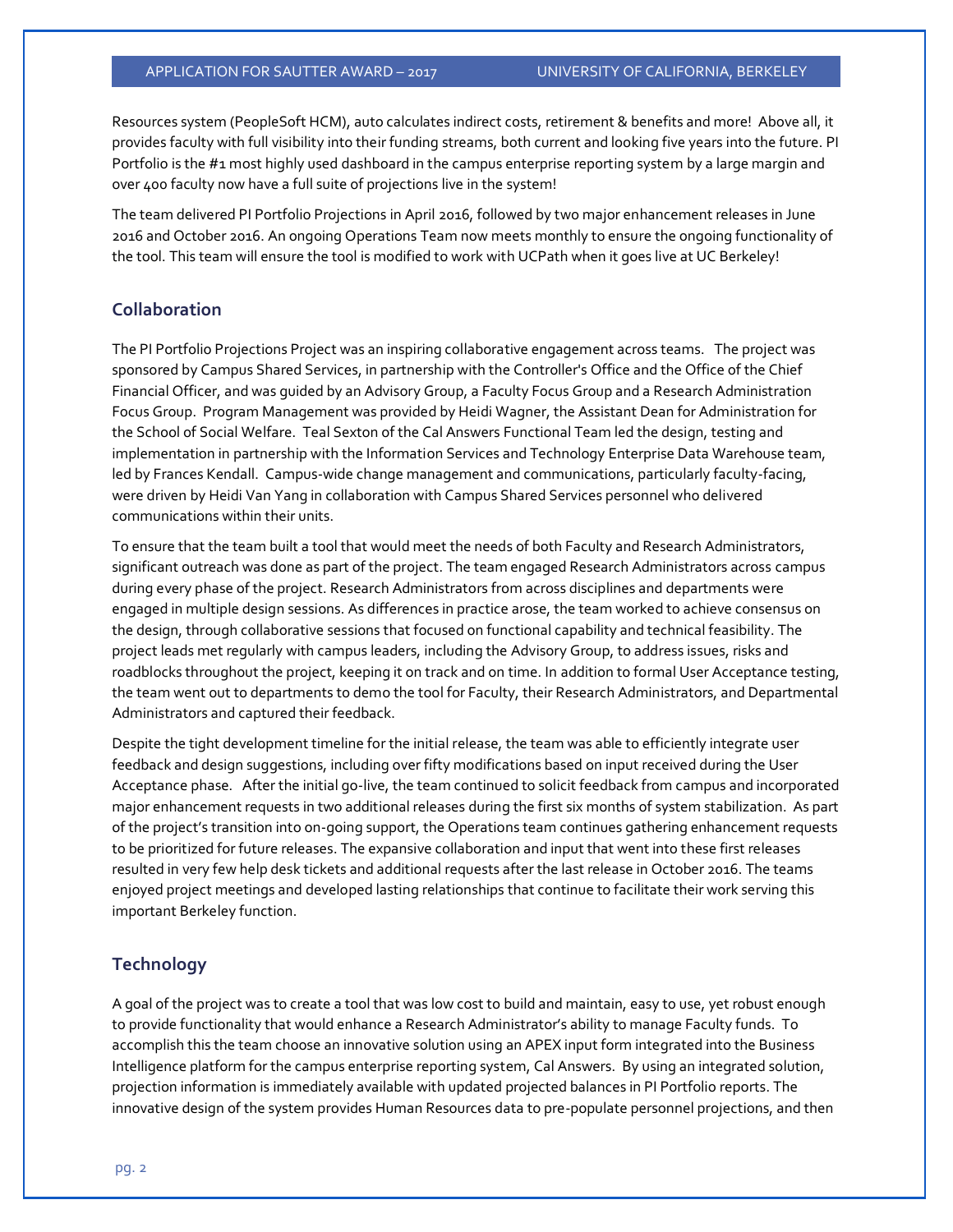uses database triggers and procedures to automatically calculate projections for indirect costs, GAEL and retirement & benefits. This technical achievement eliminated much of the manual work that previously went into research funding projections.

# **Feedback**

"In 2011 I was asked to chair a committee reviewing the technologies in place for several large research administration units (Biosciences, Engineering, Natural Resources, and others) that were moving into a shared services organization. Each unit had developed its own methods for keeping faculty informed about spending on their grants. That function was critical to ensure that 1) adequate funds remained to continue a project to completion, and 2) that large amounts of money would not be returned to the sponsor unspent. While effective, none of the methods were scalable to an enterprise, and many smaller units had no tools at all.

In parallel, a faculty advisory group to my office articulated the need to know grant spend rates on a self-service basis as one of their highest priorities. Fast forward to today: the campus now has a faculty-facing enterprise tool to see spending rates and create spending projection scenarios to support the conduct of research. The impact of this effort cannot be understated. In addition to greater visibility into spending on demand, PI Portfolio means that costly homegrown departmental systems no longer need to be maintained, and that standard and consistent information is provided to faculty across the campus in both small and large well-resourced departments. PI Portfolio is the successful result of a rare partnership between faculty, the administrators who serve them on the front lines, the Finance Organization, and the campus Data Warehouse team."

> Neil Maxwell Director Research Administration & Compliance Office

## **Highlights**

The **Portfolio Report** gives the Faculty an overview of all of his or her funding, including budget, expenses, encumbrances, current balance, projections and projected balance. Drill down functionality takes the Faculty from the aggregate value to transaction level details.

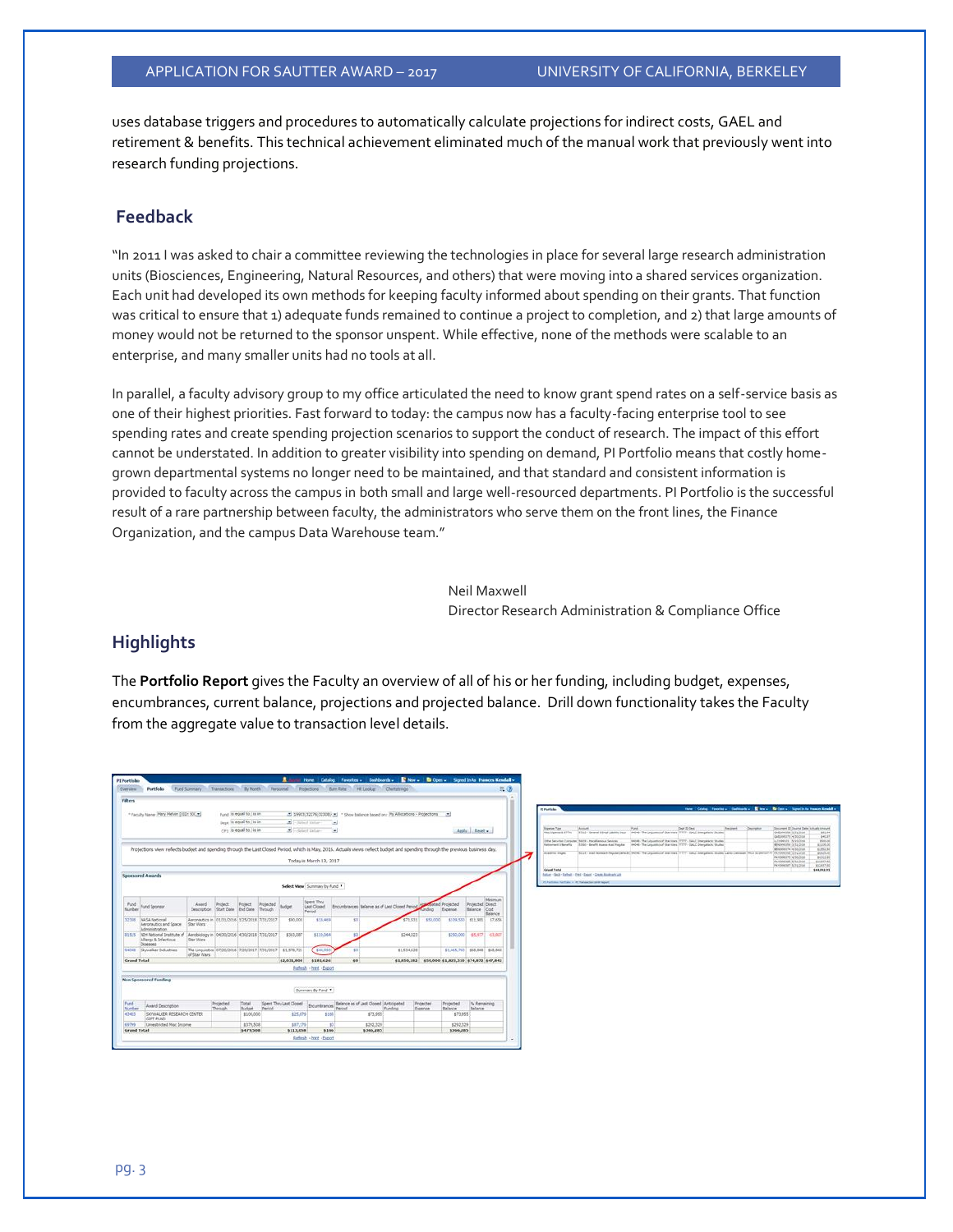The **Personnel Report** displays a monthly breakdown of actual and projected payroll cost for an employee including wages, fee remission, retirement & benefits and General, Automobile, and Employment Liability (GAEL) expense.

|                      |                       |         |         | <b>Actuals</b> |          |         |          |         |         |                                                                                                                      | <b>Projections</b> |         |         |         |                  |
|----------------------|-----------------------|---------|---------|----------------|----------|---------|----------|---------|---------|----------------------------------------------------------------------------------------------------------------------|--------------------|---------|---------|---------|------------------|
| <b>Employee Name</b> |                       |         |         |                |          |         |          |         |         | 2015 Dec 2016 Jan 2016 Feb 2016 Mar 2016 Apr 2016 May 2016 Jun 2016 Jul 2016 Aug 2016 Sep 2016 Oct 2016 Nov 2016 Dec |                    |         |         |         |                  |
| Aavia Secura         | Wages                 | \$165   | \$165   | \$165          | \$165    | \$165   | \$329    | \$5,000 | \$5,000 | \$5,000                                                                                                              | \$5,000            | \$5,000 | \$5,000 |         | \$5,000 \$36,153 |
|                      | Fee Remission         |         |         |                |          |         |          |         |         |                                                                                                                      |                    |         |         |         |                  |
|                      | Retirement & Benefits | \$33    | \$33    | \$33           | \$33     | \$33    | \$66     |         |         |                                                                                                                      |                    |         |         |         | \$231            |
|                      | GAR.                  | $^{*2}$ | \$2     | \$2            | \$2      | \$2     | 83       |         | \$20    | 220                                                                                                                  | \$20               | \$20    |         |         | \$91             |
|                      | Subtotal              | \$199   | \$199   | \$199          | \$199    | \$199   | \$398    | \$5,000 | \$5,020 | \$5,020                                                                                                              | \$5,020            | \$5,020 | \$5,000 | \$5,000 | \$36,475         |
| Dameron Poe          | Wages                 | \$1,971 | \$2,493 | \$1,971        | \$1,971  | \$1,971 | \$3,942  | \$1,000 | \$2,000 | \$2,000                                                                                                              | \$2,000            | \$2,000 | \$2,000 | \$2,000 | \$27,320         |
|                      | Other Employee Comp   | $-5391$ | $-37$   | \$80           | \$80     | $-521$  | $-5143$  |         |         |                                                                                                                      |                    |         |         |         | $-5402$          |
|                      | Fee Remission         | 50      |         | \$693          | \$676    | \$777   | 90       |         |         |                                                                                                                      |                    |         |         |         | \$2,144          |
|                      | Retirement & Benefits | \$435   | \$664   | <b>\$652</b>   | \$652    | \$652   | \$969    | \$360   | \$780   | \$780                                                                                                                | \$780              | \$788   | \$780   | \$780   | \$8,964          |
|                      | GAEL                  | \$9     | \$9     | \$9            | \$9      | \$9     | \$19     | \$10    | \$27    | \$109                                                                                                                | \$14               | \$27    | \$20    | \$20    | \$292            |
|                      | Subtotal              | \$2,024 | \$3,160 | \$3,403        | \$3,388  | \$3,388 | \$4,687  | \$1,370 | \$2,807 | \$2,889                                                                                                              | \$2,794            | \$2,807 | \$2,800 | \$2,800 | \$38,318         |
| Darth Vader          | Wages                 | \$0     | \$2,188 | \$4,375        | $-5104$  | 62,121  | \$4,241  | \$3,000 | \$3,000 | \$3,000                                                                                                              | \$3,000            | \$3,000 | \$3,000 | \$3,000 | \$33,820         |
|                      | Retirement & Benefits |         |         |                |          |         |          | \$1,320 | \$1,380 | \$1,380                                                                                                              | \$1,380            | \$1,380 | \$1,380 | \$1,380 | \$9,600          |
|                      | GAEL                  | \$0     | \$21    | 542            | -81      |         |          | \$30    | \$45    | 544                                                                                                                  | \$30               | \$75    | \$30    | \$30    | \$345            |
|                      | Subtotal              | \$0     | \$2,208 | \$4,417        | $-5105$  | \$2,121 | \$4,241  | \$4,350 | \$4,425 | \$4,424                                                                                                              | \$4,410            | \$4,455 | \$4,410 | \$4,410 | \$43,766         |
| Lando Calrissian     | Wages                 |         |         |                | \$8,625  | \$4,313 | \$25,875 |         | \$800   | \$800                                                                                                                | \$800              | \$800   | \$800   |         | \$800 \$43,613   |
|                      | Retirement & Benefits |         |         |                | \$3,105  | \$1,553 | \$9,315  |         |         |                                                                                                                      |                    |         |         |         | \$13,973         |
|                      | GAFL                  |         |         |                | \$82     | \$41    | \$246    |         | 58      | \$8                                                                                                                  | \$8                | \$8     | 58      | 58      | \$417            |
|                      | Subtotal              |         |         |                | \$11,812 | \$5,906 | \$35,436 |         | \$808   | \$808                                                                                                                | \$808              | \$808   | \$808   | 4808    | \$58,002         |
| Leia Organa          | Wages                 | \$2,191 | \$2,191 | \$2,191        | \$2,191  | \$2,191 | \$4,382  | \$1,500 | \$1,500 | \$1,500                                                                                                              | \$1,500            | \$1,500 | \$1,500 |         | \$1,500 \$25,837 |
|                      | Fee Remission         | 50      |         | \$2,238        | 42.238   | \$2,238 | \$0      |         |         |                                                                                                                      |                    |         |         |         | \$6,715          |
|                      | Retirement & Benefits | \$0     |         | \$626          | \$626    | \$626   | \$0      |         |         |                                                                                                                      |                    |         |         |         | \$1.877          |
|                      | GAFL.                 | \$21    | \$21    | \$21           | \$21     | \$21    | \$42     | \$15    | \$15    | \$22                                                                                                                 | \$29               | \$30    | \$15    | \$15    | \$287            |
|                      | Subtotal              | \$2,212 | \$2,212 | \$5,076        | \$5,076  | \$5,076 | \$4,424  | \$1,515 | \$1,515 | \$1,522                                                                                                              | \$1,529            | \$1,530 | \$1,515 |         | \$1,515 \$34,716 |
| Mace Windu           | Wages                 | \$659   | \$988   | \$705          | \$798    | \$580   | \$2.140  |         |         |                                                                                                                      |                    |         |         |         | \$6,257          |

A **By Month** report displays a monthly breakdown of beginning and ending balances, for six months of Actuals and six months of Projections. This powerful view shows activity by expense categories.

A **Burn Rate** report with the average monthly expense for a fund by expense type and an **HR Lookup** report are included to assist Research Administrators in making projections.

The **Projection Input Screen** has drop downs for valid values to assist with data entry. HR information for the funds are pre-populated on the screen.

| PE PUPIDAL Project books                                                                      |                                                     |                              |                         |                     |                             |                   |                 |                                                                                     |                                             |                           |                                                    |                                                                                |              |             |                                                                                                |                     |                             |                                  |                                                              |  |
|-----------------------------------------------------------------------------------------------|-----------------------------------------------------|------------------------------|-------------------------|---------------------|-----------------------------|-------------------|-----------------|-------------------------------------------------------------------------------------|---------------------------------------------|---------------------------|----------------------------------------------------|--------------------------------------------------------------------------------|--------------|-------------|------------------------------------------------------------------------------------------------|---------------------|-----------------------------|----------------------------------|--------------------------------------------------------------|--|
|                                                                                               | Portfolio Summary Compensation                      |                              |                         |                     |                             |                   |                 |                                                                                     |                                             |                           |                                                    |                                                                                |              |             |                                                                                                |                     |                             |                                  |                                                              |  |
| CLAIMER PERSON CONSIGN.                                                                       |                                                     |                              |                         |                     |                             |                   |                 |                                                                                     |                                             |                           |                                                    |                                                                                |              |             |                                                                                                |                     |                             |                                  |                                                              |  |
| <b>Salt Homes</b>                                                                             |                                                     |                              |                         |                     |                             |                   |                 |                                                                                     |                                             |                           |                                                    |                                                                                |              |             |                                                                                                |                     |                             |                                  |                                                              |  |
| Colonic Market, Bud Link                                                                      | * Column Water                                      |                              |                         |                     |                             | 14 L. Listan      |                 |                                                                                     |                                             |                           |                                                    |                                                                                |              |             |                                                                                                |                     |                             |                                  |                                                              |  |
| <b>DEPARTMENT</b>                                                                             |                                                     |                              |                         |                     |                             |                   |                 |                                                                                     |                                             |                           |                                                    |                                                                                |              |             |                                                                                                |                     |                             |                                  | Care C. Came L. Ards Charges                                 |  |
|                                                                                               |                                                     |                              |                         |                     |                             |                   |                 |                                                                                     |                                             |                           |                                                    |                                                                                |              |             |                                                                                                |                     |                             |                                  |                                                              |  |
| $-11$                                                                                         |                                                     |                              |                         |                     |                             |                   |                 | According Accords fort Downsell House, Cit., City, CO-Private C. Montcher, continue |                                             |                           |                                                    |                                                                                | $\epsilon$   |             | <b>Contract Service</b>                                                                        |                     |                             | <b>START OF</b>                  | $\sim$                                                       |  |
| LE. 17660-11                                                                                  | Academy Adves                                       |                              | $-10211$                | 10000               | IISM-                       | 1340              |                 | <b><i>SHARAS</i></b>                                                                | 39000000-May He                             |                           |                                                    | \$1,000 ST. Professor Acid VI                                                  | 77156        |             | 69.000c 2014 Sec                                                                               | <b>NHE 244</b>      | 3811 Ad                     |                                  |                                                              |  |
| D. 17838.1                                                                                    | Alademy Street                                      |                              | ESSI                    | 34148<br><b>PAM</b> | <b>HEARS</b><br><b>STTW</b> | $\rightarrow$     |                 | AESAMA                                                                              | 380003000-Allan Mr                          |                           |                                                    | 68.000-02 - Research-Pa Int                                                    | 14,036       |             | 1,00% 2818.04                                                                                  | 2414,266            | <b>CREET Just</b>           |                                  |                                                              |  |
| (2) (TBB)<br>U. 17941.75                                                                      | <b>Politicians &amp; Security</b><br>Assorter Wagen |                              | 3,459<br>34319          | 77886               | <b>ITTWO</b>                | 144<br>144        |                 | <b>MTMMA</b><br>AESIMIN                                                             | 98001111 - (Feb 9.44)<br>88001111- Blac Ran |                           |                                                    | \$1,000 ST. Apr Ressout PV M. 32186<br><b>AT 000-RK (Associates PVA)</b> TELMA |              |             | III 80% 281 Faia<br>F6.00% 3/8.5 AU                                                            | 28TF.AA<br>381T am  | <b>JIFF FARM</b><br>2017 Au | Tuker                            |                                                              |  |
| U. THIS !!                                                                                    | Ananamo Wages                                       |                              | 5/211                   | 3,3104              | 198888                      | 144               |                 | AEIMMA                                                                              | 99002332-44y4-5                             |                           |                                                    | M.000 III Franco-Engineer                                                      | 132520       |             | 108 00% 29 15 Feb                                                                              | 2816 Jan            | 3917 AV                     |                                  |                                                              |  |
|                                                                                               |                                                     |                              |                         |                     |                             |                   |                 |                                                                                     |                                             |                           |                                                    |                                                                                |              |             |                                                                                                |                     |                             |                                  |                                                              |  |
|                                                                                               | <b>Shaff (faces)</b>                                |                              | 5:211                   | issist              | <b>HEARS</b>                | las.              |                 | AEXAMA                                                                              | H1000H16E-Lake-Ont                          |                           |                                                    | \$1,000.00. Nearl Research Assoc. DAYY                                         |              |             | 19.00% 2816 Fax                                                                                | 3818.265            | <b>John Public</b>          |                                  |                                                              |  |
|                                                                                               | <b>Daft Paced</b>                                   |                              | 310H                    | 94048               | 11555                       | $-44$<br>         |                 | ASIANNA<br><b>NEW YORK</b>                                                          | INSODERER - LAG OIL                         |                           |                                                    | 11000-01 State Kinsash Ratio 20015                                             |              |             | 10,000 - 2017 Sat                                                                              | $2311 \text{ km}$   | <b>JOST MAX</b>             | Culture                          |                                                              |  |
| Box.                                                                                          | <b>COUNTRY TWO INCORP.</b><br>Account               |                              |                         |                     |                             |                   |                 |                                                                                     | Monthly                                     | Annual                    |                                                    | Tills                                                                          | <b>Basi</b>  | Fare        |                                                                                                | <b>Distribution</b> | <b>Their Audion</b>         | Aug 2                            | L. Canchard H.M. L. Dankster Ros. T. Ant Ros.<br><b>Kask</b> |  |
| <b>Should</b><br><b>RCBOWITE</b>                                                              | Type<br>Account Fund                                |                              | Department Frogram [F7] |                     |                             | CTE               | 16              | <b>Ematype Name</b>                                                                 | Babi                                        | <b><i><u>Nata</u></i></b> | Job Deach                                          | Civile                                                                         | Code         | Cole        | <b>Eightington To</b>                                                                          | <b>Mark Diam</b>    | Tod Date                    | <b>Share Cure</b>                | <b>End Eate</b><br>17-3.81                                   |  |
| Tribbes:<br>Rushmos                                                                           | 30231.                                              | <b>Than</b><br><b>EXECUT</b> | <b>TUTTI</b><br>TITT    | 44.1                |                             | ALMM1<br>AT THEFT | 00004448        | TURTINING LANGE                                                                     | 54.000.00<br>\$4,000.00                     | <b>BALDOS</b><br>844,000  | <b>COSM J'ust Fase Hunts</b><br>GREE Full Else Rom | 3110                                                                           | <b>TIVE</b>  | REG.        | m                                                                                              | 10.49.76            | SFULNE ET                   | 11:02:18                         | e.<br>17-881                                                 |  |
| Posper<br><b>PLAINTS:</b>                                                                     | <b>THEFT</b>                                        |                              |                         | 48                  |                             |                   |                 | 00004446 Calliston Levin                                                            |                                             |                           |                                                    | <b>TIRG</b>                                                                    | TINE         | HIG.        | $\equiv$                                                                                       | 17.22.78            | <b>TAL</b> -IT              | 开高产                              | 17.026                                                       |  |
| Volpes.                                                                                       | 10216                                               | 11004                        | FOUT                    | $+$                 |                             | <b>MARK</b>       | 02001111        | Kirida Mac                                                                          | 31:000 IB                                   | 354,000                   | Asks Résearch #1 680                               | 31194                                                                          | 1011         | 340         | $\frac{1}{2} \left( \frac{1}{2} \right) \left( \frac{1}{2} \right) \left( \frac{1}{2} \right)$ | 17.22.19            | 17 JUNE 17                  | 1102.18                          | $\frac{1}{2}$                                                |  |
| Aradams<br>Progress                                                                           | 10219                                               | terms.                       | SANAA                   | 45                  |                             | <b>Multimed</b>   | <b>DOUGLASS</b> | MAND REST                                                                           | \$4,000.00                                  | \$182,000                 | Philippine Acad IV                                 | TOW                                                                            | wt2          | 955         | 16                                                                                             | $-10-04(3-14)$      |                             | $+000$<br>$\mathbb{Z}$           | F-005<br>$\mathbb{H}$                                        |  |
| <b>Academy</b><br><b>PERSONAL</b>                                                             | THEFT                                               | 1134.                        | <b>STEED</b>            | 46                  |                             | ADAME             | 00000000        | MARKETING                                                                           | B110001H                                    | 471,000                   | Polandert Pla 31                                   | 1104                                                                           | $\mathbf{m}$ | ALL BY      |                                                                                                | 9. IR-DETH-         | 25, 261.16                  | 03-047                           | 28.169<br>m.                                                 |  |
| 12. 17836 F<br>O: 1962<br>٠<br>$12 - 1$<br>43.14<br>41.1<br>66.71<br>Staff Silipper.<br>11.14 | strm                                                | town.                        | <b>ARRIVER</b>          | $A\bar{A}$          |                             | <b>ALMAS</b>      | DOORHEAR        | Chiana Leva                                                                         | \$1,000,000                                 | EN AU                     | <b>STAFF RAAKWOOD ASAID TO</b>                     | 3833                                                                           | W(3, 3)      | <b>NAIS</b> | $100 - 100$                                                                                    | 31702.9             | 29.040.15                   | $L1+LB$<br>$\frac{11}{11}$ (10). | 28 JAP<br>16.                                                |  |